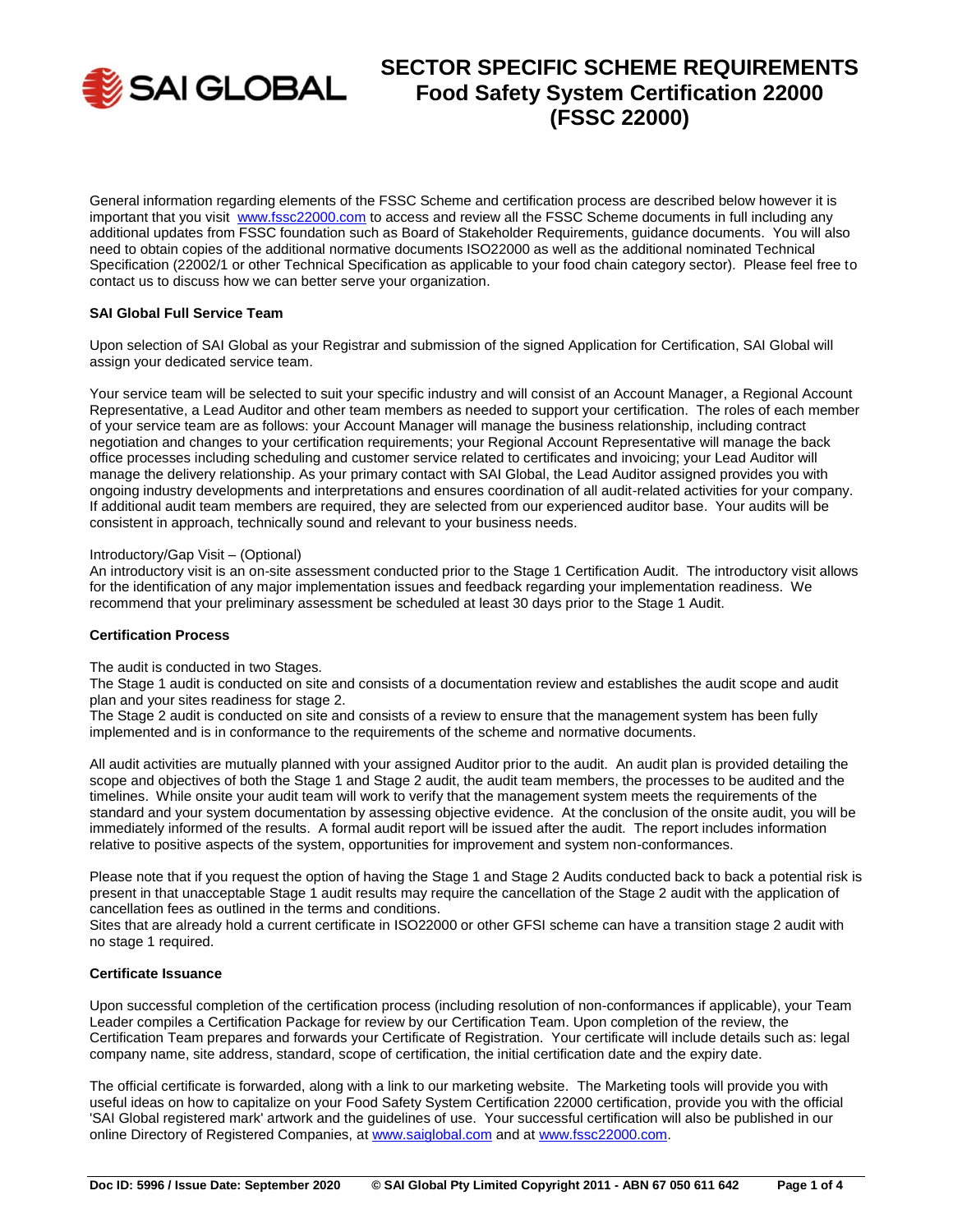

# **SECTOR SPECIFIC SCHEME REQUIREMENTS Food Safety System Certification 22000 (FSSC 22000)**

### **Surveillance Audits**

Surveillance audits are periodic audits of your management system and are due annually each year on the anniversary of your initial stage 2 audit. The purpose of surveillance audits is to ensure the management system is being maintained during the effective period of certification. The first surveillance audit is to be conducted within 1 year of the last day of the initial certification audit. The subsequent surveillance audits have to be conducted at least once in each of the following calendar years.

#### **Re-certification audit**

Re-certification Audits are scheduled before 3-year mark at or before the annual due date. The purpose is to ensure:

- The effectiveness of the management system in its entirety in the light of internal and external changes and its continued relevance and applicability to the scope of the Certification
- Client demonstrated commitment to maintain the effectiveness and improvement of the management system in order to enhance overall performance.
- Whether the operation of the certified management system contributes to the achievement of the organization's policy and objectives

#### **Unannounced Audit**

Per program requirements, one of the Surveillance audits in a certification cycle, must be replaced by an unannounced audit. The decision for which of the two Surveillance audits is determined by the certification body.

The unannounced audit, will be scheduled in a 60 days window, prior to the date of the previous audit. Blackout dates are allowed, if approved prior to the audit. These must be submitted to SAI Global for approval no later than 60 days prior to the audit. Record of approval must be kept onsite.

Suppliers have no control of scheduling of the unannounced audit, and will not be informed of exact dates. If the supplier rejects the unannounced audit, then the certificate will be immediately suspended.

#### **FSSC Contract Requirements**

By entering into a contractual agreement for FSSC 22000 certification services, your organisation acknowledges:

- The ownership of the certificate and the audit report content is held by SAI Global;
- At the request of food safety authorities, information related to the certification and auditing process shall be shared
- The conditions under which the certification contract can be terminated is outlined in the Terms and Conditions;
- The conditions under which the certificate can be used by the certified organisation is outlined in the Terms and Conditions;
- The terms of confidentiality in relation to information gathered by the CB during the certification process is outlined in the Terms and Conditions
- The certified organisation allows the CB to share information when required by law from governmental authorities and/or the FSSC Foundation;
- The procedures for nonconformity management is outlined in the audit report and SAI Global Assurance website;
- The procedures for complaints and appeals can be found on the SAI Global Assurance website;
- Information on the certified status of the organisation shall be included on the FSSC 22000 website and in the Portal;

## **Site Obligations**

The FSSC scheme has numerous obligations conditions that apply as well as SAI Global standard terms and conditions. Please refer to FSSC Scheme documents and all normative documents and below are some highlights:

- Allowing the supervised training/witnessing of new auditors by SAI Global
- Routine SAI Global shadow witness audit program
- Witness audits by Accreditation Bodies, FSSC, GFSI or other stakeholders
- Witness audits by a specifier where a specifier specific additional audit module is included
- Any specific requirements for additional audit modules are to be in accordance with the respective protocols
- Certified organisations must inform SAI Global within 3 working days any of the following:
	- o Any significant changes that affect the compliance with the Scheme requirements and obtain advice in cases where there is doubt over the significance of a change
	- $\circ$  Serious events that impact the FSMS or FSQMS, legality and/or the integrity of the certification which include legal proceedings, prosecutions, situations which pose major threats to food safety, quality or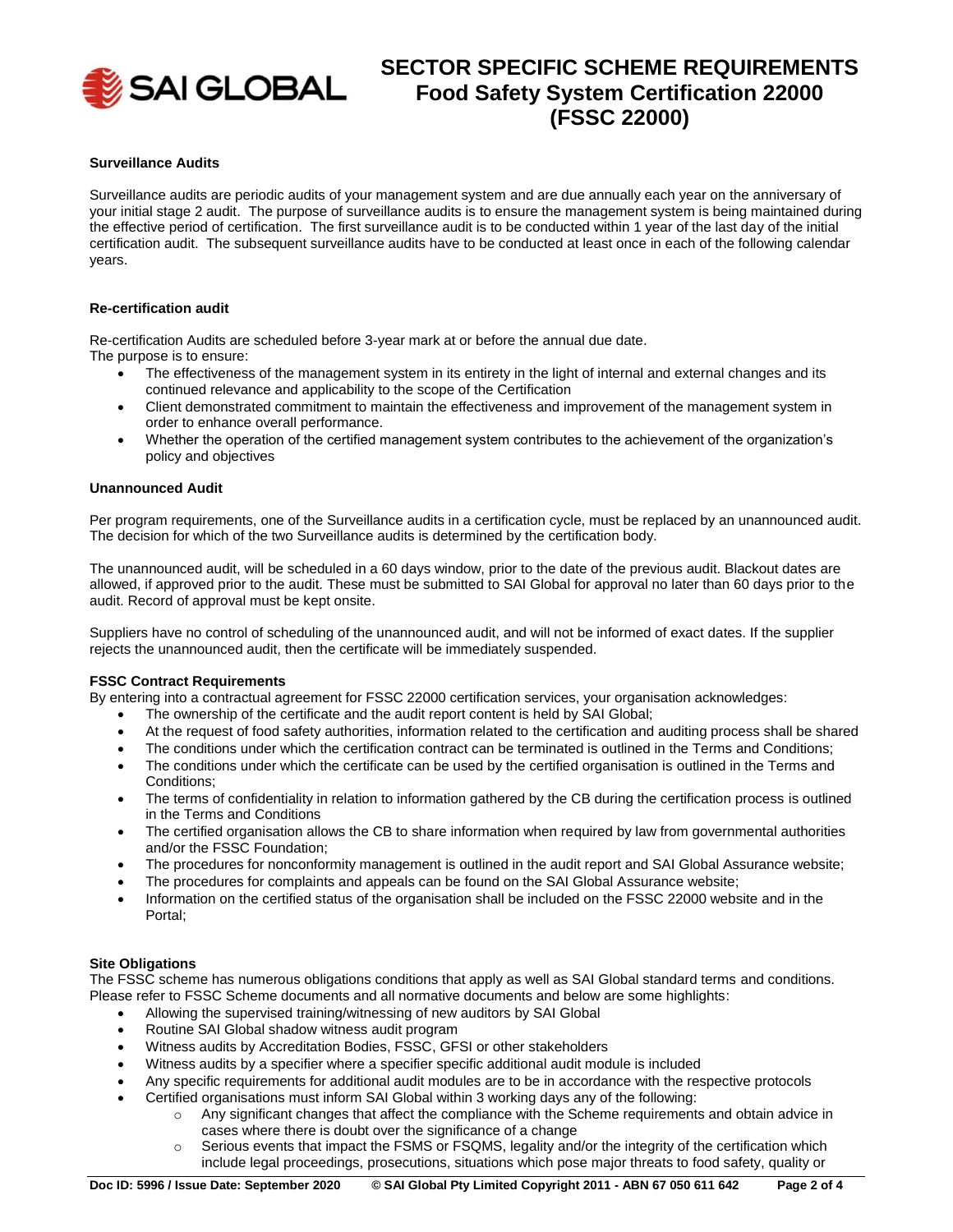

**Flow diagram** 

## **SECTOR SPECIFIC SCHEME REQUIREMENTS Food Safety System Certification 22000 (FSSC 22000)**

certification integrity as a result of natural or man-made disasters (e.g. war, strike, terrorism, crime, flood, earthquake, malicious computer hacking, etc.)

- o Public food safety events (such as e.g. public recalls, calamities, food safety outbreaks, etc.) or regularly food safety non-conformity (e.g. regulatory enforcement notice);
- o Changes to organisation name, contact address and site details;
- o Changes to the organisation (e.g. legal, organisational status or ownership) and mangemenet (e.g. key managerial, decision-making or technical staff);
- o Changes to the management system, scope of operations and product categories covered by the certified management system;
- o Any other changes that renders the information on the certificate inaccurate
- FSSC reserves the right to contact the site or conduct its own audit or visit to a site once certified in response to complaints or as part of the routine FSSC compliance activity to ensure the integrity of the Global Standards schemes. Such visits may be announced or unannounced.



How to gain certification